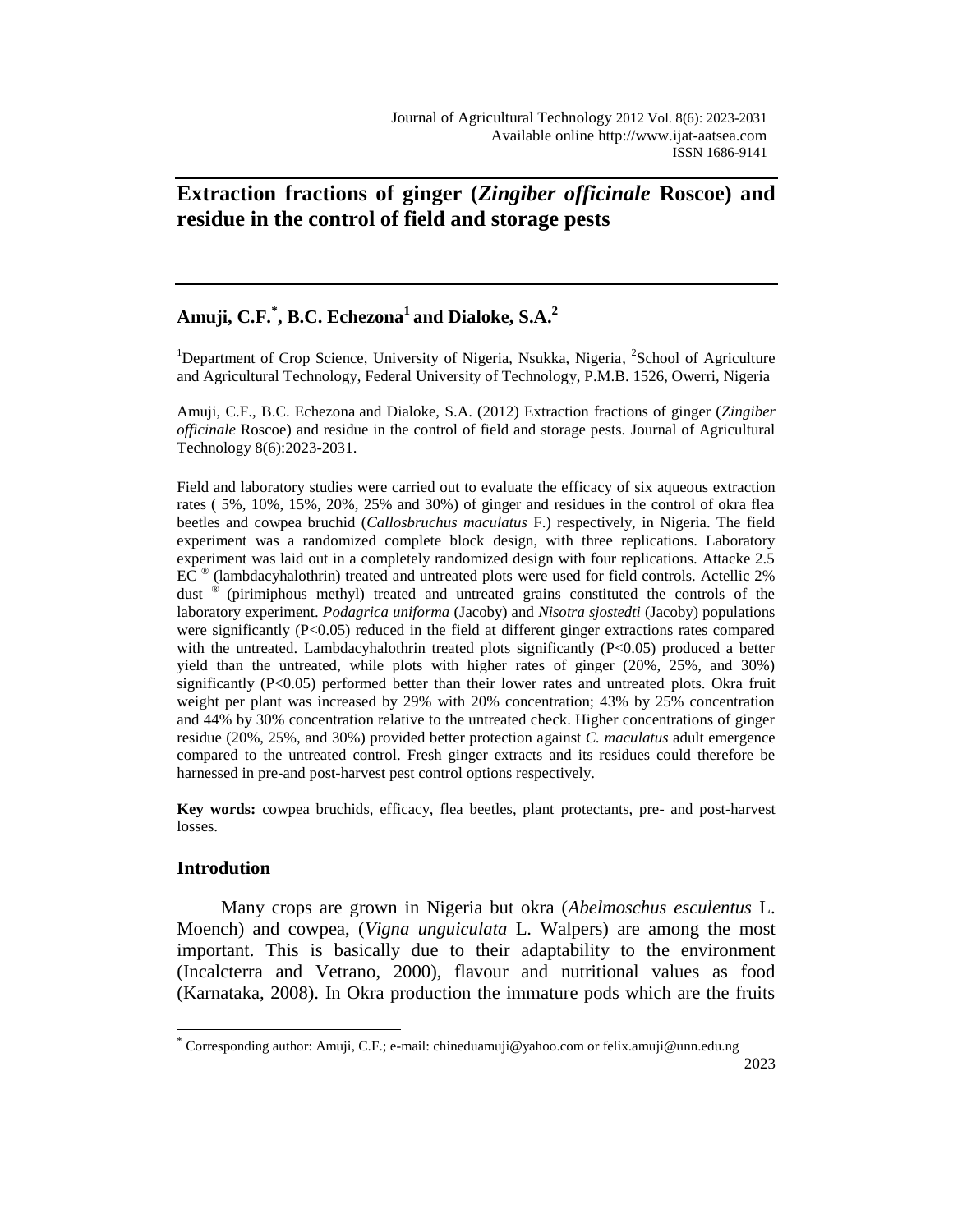are the desired target of the farmers. The fruits could be eaten raw or cooked; while for cowpea mature seeds could be harvested for immediate consumption or stored for later use.

Okra varieties are known to be attacked by a wide range of insect pests. There are many field insects pests of okra in Nigeria, but *Podagrica uniforma* Jacoby and *Nisotra sjostedti* Jacoby are among the most damaging (Fasunwon and Banjo, 2010). *Podagrica* and *Nisotra* bettles are known to defoliate their host plant by feeding on leaves, as well as, flowers and fruits. The beetles appear in swarms immediately after the first rain, when large number of them may be observed feeding on the leaves, tender stems or growing tips of okra plant (Ahmed *et al*., 2002). Similarly, Kalomolate (1979) reported that the adult beetles of *Podagrica uniforma* and *Nisotra sjostedti* damage not only the leaves and flowers of, but cause pre-mature failing of pods.

Post-harvest losses caused by insect damage, microbial deterioration and other factors remain one of the major problems of cowpea (Mathews, 1993). However, in the past, these infestation losses were often a less serious problem because farmers cultivated traditional varieties which though low yielding, but were generally more resistant to attack by pests. The introduction of high yielding pulse varieties has resulted in increased storage losses since they are usually more susceptible to pest damage (Shazia *et al*., 2006). *Callosobruchus maculatus* (F.) has been identified as one of the major insects associated with dried legumes like cowpea for thousands of years (Messina, 1991).

Currently, synthetic insecticides are the chief means of insect control both in the field and in storage (Jackai and Oyediran, 1991) and have shown efficacy against wide number of pest species of agricultural crop. Chemical control is generally practiced by farmers for higher gains, but its injudicious utilization has created many problems. Sole reliance on chemical control leads to problems of pest resistance, resurgence of pest, pesticide residues, destruction of beneficial fauna and environmental pollution, human poisoning, destruction of natural enemies of pest, crop pollination problem due to honey bee losses, domestic animal poisoning, contamination of livestock products, fish and wild life losses and contamination of underground water and rivers (Karnotaka, 2008). In addition these synthetic pesticides are not easily available among poor resource farmers, and when available are too expensive (Mabbet, *et al*., 1984).

In view of the above therefore, alternative method of control will be highly desired. Research on the use of natural pesticides for both field and storage crop protection are increasing because of their low toxicity to human beings (Raja *et al*., 2000).

These natural insecticides especially those of plant origin have proved to be effective, biodegradable, low cost, low technological base, selective and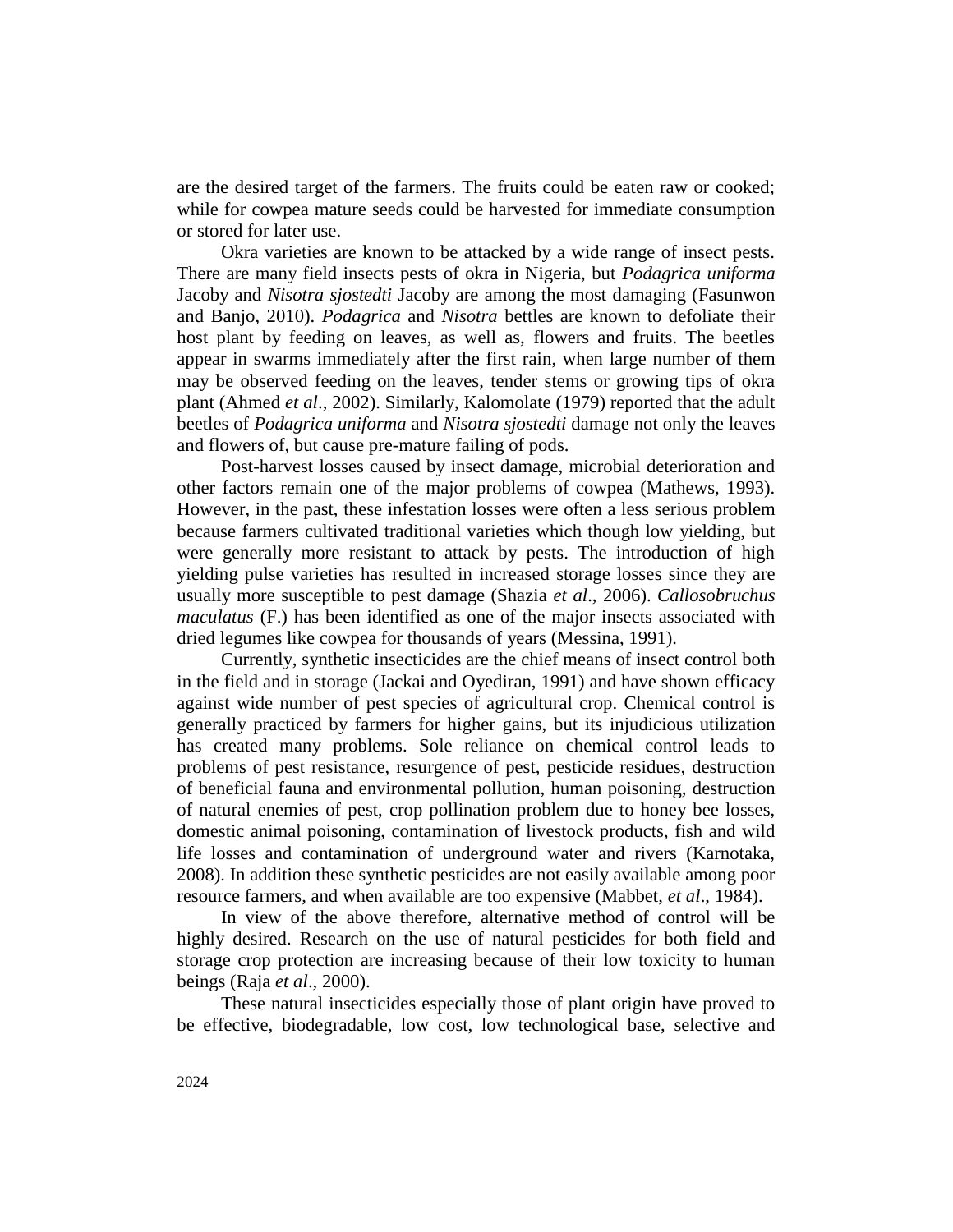environmentally friendly (Shazia *et al*, 2006). Such plant materials include powders, water extracts, oil and wood ash from plants like Neem tree (*Azadirachta indica*) (Ivbijaro, 1983), groundnuts, palm kernel and coconut (Hall and Harman, 1991). Others are leaf extracts of *Toprasla vogelli*, garlic (Ho *et al*, 1997), basilum (Grainger and Ahmed, 1988), ginger (*Zingiber offficinale*) etc. However, most recent studies on ginger showed that it has both prophylactic and therapeutic cadmium detoxification effect (Egwurugwu *et al*, 2007). It also controls American boll worm, aphids, plant hoppers, thrips, white fly, root knot nematodes, brown leaf spot on rice, mango anthracnose, and yellow vein mosaic (Sridhar *et al*, 2002). They also reported that it has no side effect to humans since ginger rhizome is being consumed by man.

This investigation was aimed at using ginger (*Zingiber officinale* Roscoe) extracts and its by-product (residue), which would ordinarily become a waste for the control of major field insect pests of Okra and *Callosobruchus maculatus* in Cowpea grain storage respectively, which were purposively selected as test crops.

#### **Materials and methods**

#### *Treatment preparation*

Fresh ginger rhizomes were bought from Nsukka market and ground using manual grinder. To each bowl was weighed out 50g, 100g, 150g, 200g, 250g, and 300g of the ground ginger and labelled. These respective samples were each mixed with 1000 ml of distilled water and allowed to stand for 24 hours. This was later filtered using a 40 mm mesh muslin cloth; the extracts and the residues obtained were labelled appropriately. Thus given; 5%, 10%, 15%, 20%, 25%, and 30% residue concentrations (w/v). The residue's different concentrates were later air dried to a constant weight.

#### *Field experimental design*

The field experiment was carried out at the Teaching and Research farm of the Department of Crop Science, University of Nigeria, Nsukka from August to November, 2009. Nsukka is situated in the derived savannah zone within latitude 06  $52^1$  North and longitude 07  $24^1$  East, with an altitude of 447.26 m above sea level. The soil in the location of the experiment is classified as ferratic well drained sandy loam, and the okra variety used was Clemson spineless.

Treatments therefore comprised the six extraction rates of ginger, one actellic rate and untreated check laid out in a randomized complete block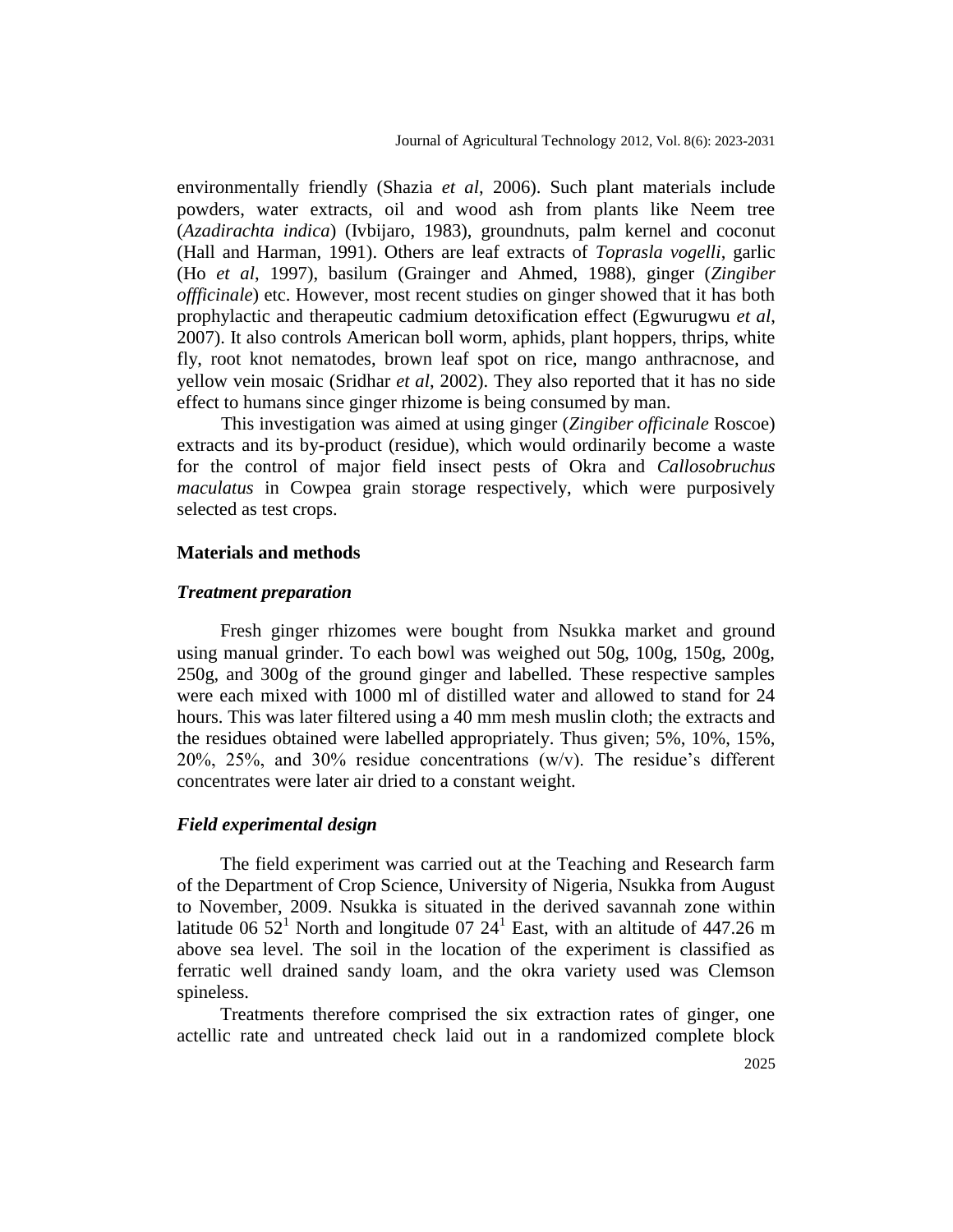design with four replications. The plots were separated from one another by a pathway of one meter and also one meter between blocks. Blocking was made against slope. Data on insect count (*P. uniforma* and *N. sjostedti*) at various days after treatment application were collected as well as, the individual fruit weight, girth and length of insects counts were subjected to square root transformation before analysis of variance was carried out on them. The number of fruits per plant and plot, plants with fruits, fruit weight per plot and plant were also noted.

#### *Application of treatments in the field*

*Ginger:* The application of ginger extracts treatments were done on weekly basis with the use of a knap sack sprayer. This commenced 20 days after seedling emergence.

*Lambdacyhalothrin:* Attacke 2.5 EC<sup>(R)</sup> (lambdacyhalothrin) was applied at 0.01% foliar spray bi-weekly. The bi-weekly spray commenced on the appropriate plots 20 days after seedling emergence.

### *Laboratory treatment application and Experimental design*

To 20 g of clean wholesome and uninfested cowpea seeds were added 2 g of air dried appropriate ginger extraction residue (chaff) in 250 ml plastic vial with tight fitting but perforated lids for insect aeration. The cowpea seeds and ginger residues were thoroughly add-mixed gently and allowed to stand. The primiphos methyl dust (synthetic chemical control) was weighed out at 2 g per 20 g cowpea seeds, placed in the plastic vial and add mixed with the seeds thoroughly. Six freshly emerged adults (1-2 day old) of *C. maculatus* (3 males and 3 females) were introduced into each vial and placed on the laboratory bench at constant room temperature and pressure. The insects were allowed to mate and oviposit freely for 21 days.

The experimental design was a completely randomized design with three replications. Oviposition and adult emergence were counted. Weight loss was determined as the difference between the cowpea seeds at the beginning of the experiment and at the end.

#### *Statistical analysis*

Insect counts data were normalized before subjecting them to analysis of variance using arc-sine transformation method, while the oviposition and *C. maculatus* emergence were transformed using square root method. All values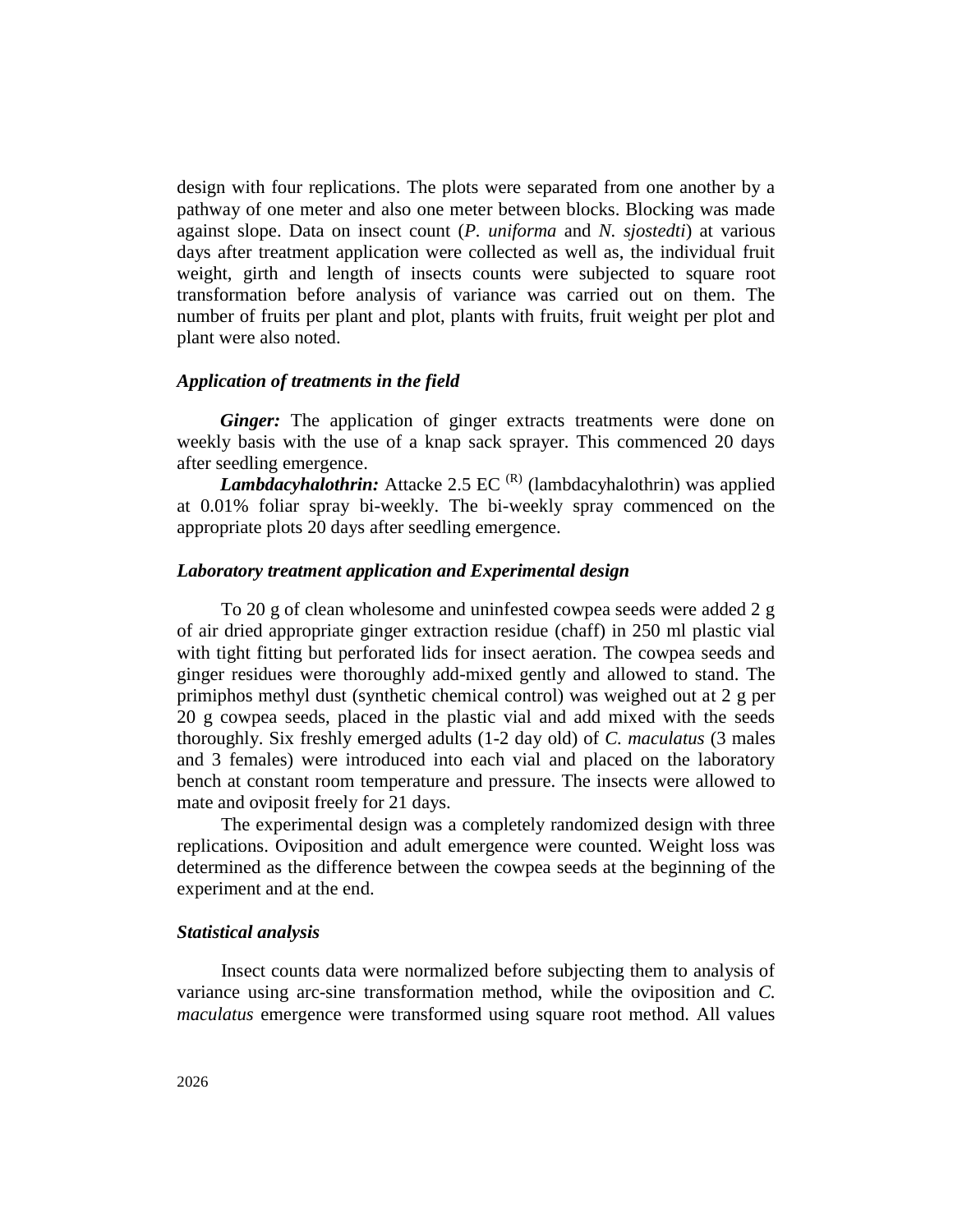were statistically analysed using Genstat discovery edition 2007. Means were separated using Least Significant Difference at 5 % level of significance.

#### **Results and discussions**

The results obtained in this study were in line with the attributes of ginger as has been documented by many researchers (Iqbal and Paswal, 1995; Amer *et al*., 2003). It showed that populations of *Podagrica uniforma* and *Nisotra sjostedti* on the plots treated with ginger extracts were appreciably reduced compared with the untreated (0% ginger) control (Table 1). Moreover, this significant difference shown by the plots treated with Lambdacyhalothrin and ginger extracts of 25% and 30% over the untreated control throughout the period of the experiment was as a result of toxic effects of the chemical and extract on *P. uniforma* and *N. sjostedti* as confirmed by some authors like Bandara and Seneviranta (2000). This resulted in lower populations of the insect which was consistent throughout the sampling period.

Plots treated synthetic insecticides (lambdacyhalothrin) significantly (P<0.05) increased fruit girth, fruit length, fruit weight, number of fruits harvested, number of plants with fruits and number of fruits per plant compared to the plots treated and untreated with ginger (Table 2 and 3). This was attributed to toxic effects of the synthetic chemical on the insect pests of the crop which normally defoliates the crop leaves and thereby reduces the photosynthetic surfaces of the plant. Higher rates of ginger aqueous extract (20 to 30) increasingly significantly (P< 0.05) improved the yield and yield components of okra in the field relative to their lower rates (5% to 15%) and check. This is such that fruit weight ( $g$ /plant) was increased by 29% with 20% extraction rate; 43% by 25% extraction rate; 44% by 30% extraction rates but up to 110% with the synthetic chemical.

The weight loss analysis showed that the ginger residue at higher concentration had better result, hence the progressive reduction in weight loss (Table 4) as the percentage, concentration increased, which although did not differ significantly. The highest ginger residue concentration of 30 % was comparable with that of the synthetic chemical treated control (pirimiphos methyl). This trend was followed in the number of perforations observed in the seeds, but the synthetic chemical treated control was the best and thus differed significantly (P<0.05) with both the ginger treated and untreated control. On the rate of adult emergence, at 14 days after infestation, the treatments did not differ in their effects. At 21 days after treatment, the ginger residue treated grains showed reduced adult *C. maculatus* emergence compared to the untreated grains such that there was a progressive decrease in adult emergence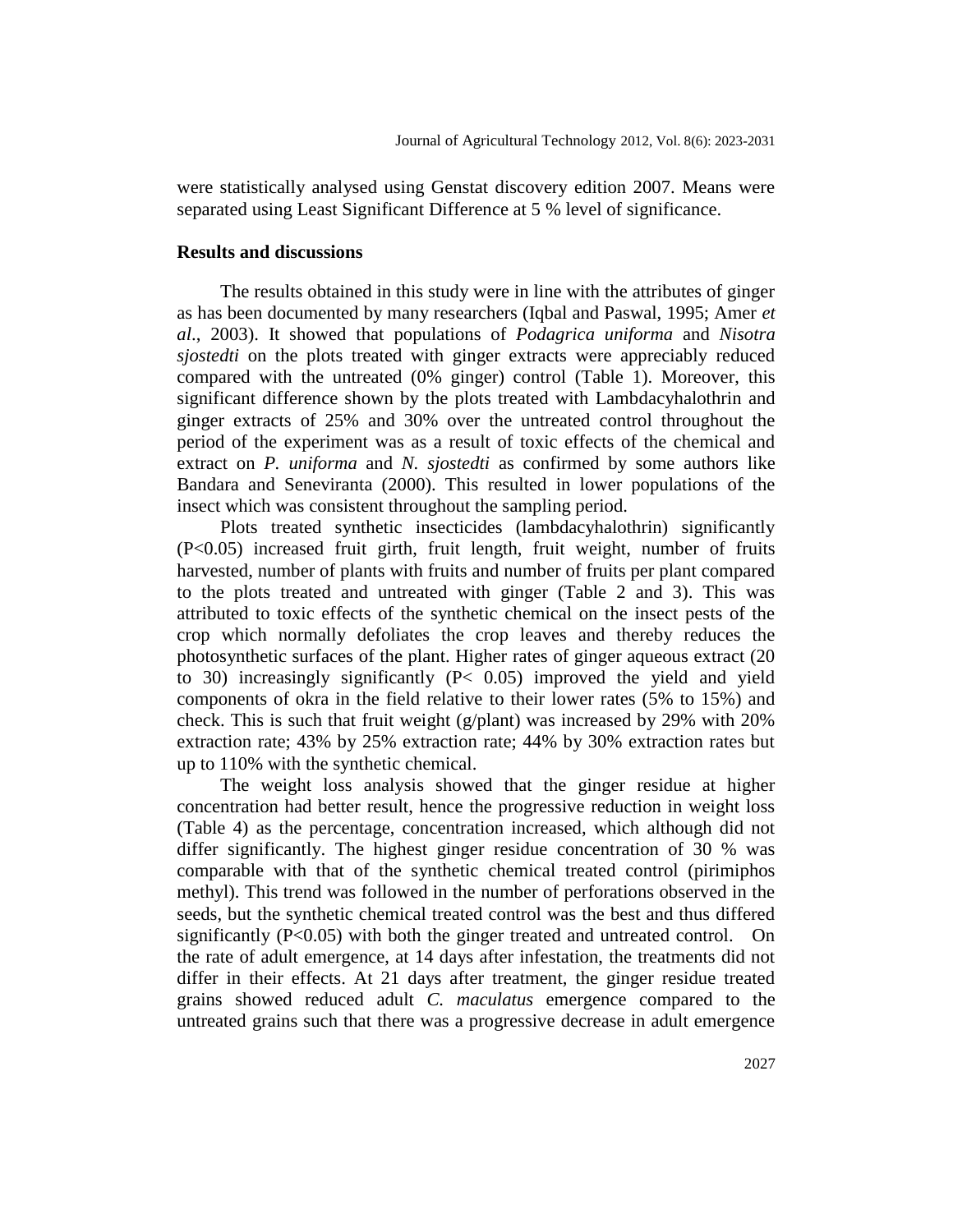as the percentage concentration increases. This confirms the bio pesticidal property of the ginger residue.

The analysis on the oviposition results (Table 5), were similar to that of the adult emergence. This was not surprising as an egg would always hatch into an adult on completion of life cycle of an insect; but the major difference is that, in oviposition they were significantly  $(P<0.05)$  different with the untreated, especially the ginger residue at higher concentrations. The synthetic insecticides pirimihpos methyl dust was superior to other treatments in reducing the number of eggs, but the ginger residue treatments were better than the untreated. This confirms that the ginger residues have ovicidal, and deterrent properties on stored products. Similarly, Oparaeke and Daria (2005) reported that *Syzygim aromaticum* powder significantly prevented oviposition of *C.maculatus*. Similar results were obtained using other spices such as African nutmeg (*Myristica fragrans Houtt*), clove (*Syzygium aromaticum*), garlic (*Allium sativum*), chilli pepper (*Capsicum annum*) and West African pepper powders (Su, 1977; Onu and Aliyu, 1995). These fewer numbers of eggs laid on the ginger treated grains could be as a result of the ginger residues disrupting the mating and sexual communication as well as deterring females from laying eggs. However, as the experiment progressed there was a continual decrease in the ability of the ginger to prevent the oviposition. After the second week it became relatively less important against oviposition, although still better than the control (untreated) (Table 5).

| $\frac{6}{9}$<br><b>Ginger</b> |      | <b>Mean</b> | Insect | count | two   | days  | after | <b>Spray</b> |
|--------------------------------|------|-------------|--------|-------|-------|-------|-------|--------------|
| extraction                     | 1DAS | 7DAS        | 14DAS  | 21DAS | 28DAS | 35DAS | 42DAS | 49DAS        |
| $\overline{0}$                 | 26.9 | 2.92        | 3.13   | 3.49  | 3.25  | 3.16  | 3.43  | 3.66         |
| 5                              | 1.77 | 2.49        | 2.31   | 2.75  | 2.57  | 2.80  | 2.82  | 3.01         |
| 10                             | 1.85 | 2.20        | 2.27   | 2.55  | 2.54  | 2.64  | 2.69  | 2.86         |
| 15                             | 1.71 | 2.20        | 2.31   | 2.26  | 2.54  | 2.59  | 2.50  | 2.79         |
| 20                             | 1.64 | 2.17        | 2.11   | 2.25  | 2.06  | 2.39  | 2.48  | 2.63         |
| 25                             | 1.69 | 2.10        | 2.12   | 1.97  | 1.97  | 2.47  | 2.44  | 2.64         |
| 30                             | 1.31 | 2.09        | 1.98   | 1.63  | 1.83  | 2.27  | 2.29  | 2.59         |
| Lambda                         | 0.71 | 0.84        | 1.18   | 1.14  | 1.18  | 1.26  | 1.64  | 1.38         |
| cyhalothrin                    |      |             |        |       |       |       |       |              |
| LSD <sub>(0.05)</sub>          | 0.74 | 0.59        | 0.50   | 0.79  | 0.71  | 0.57  | 0.59  | 0.50         |

**Table 1.** Effect of ginger extract on mean number of field insect pests of Okra (*P. uniforma* and *N. sjostedti*)

Where DAS= days after spraying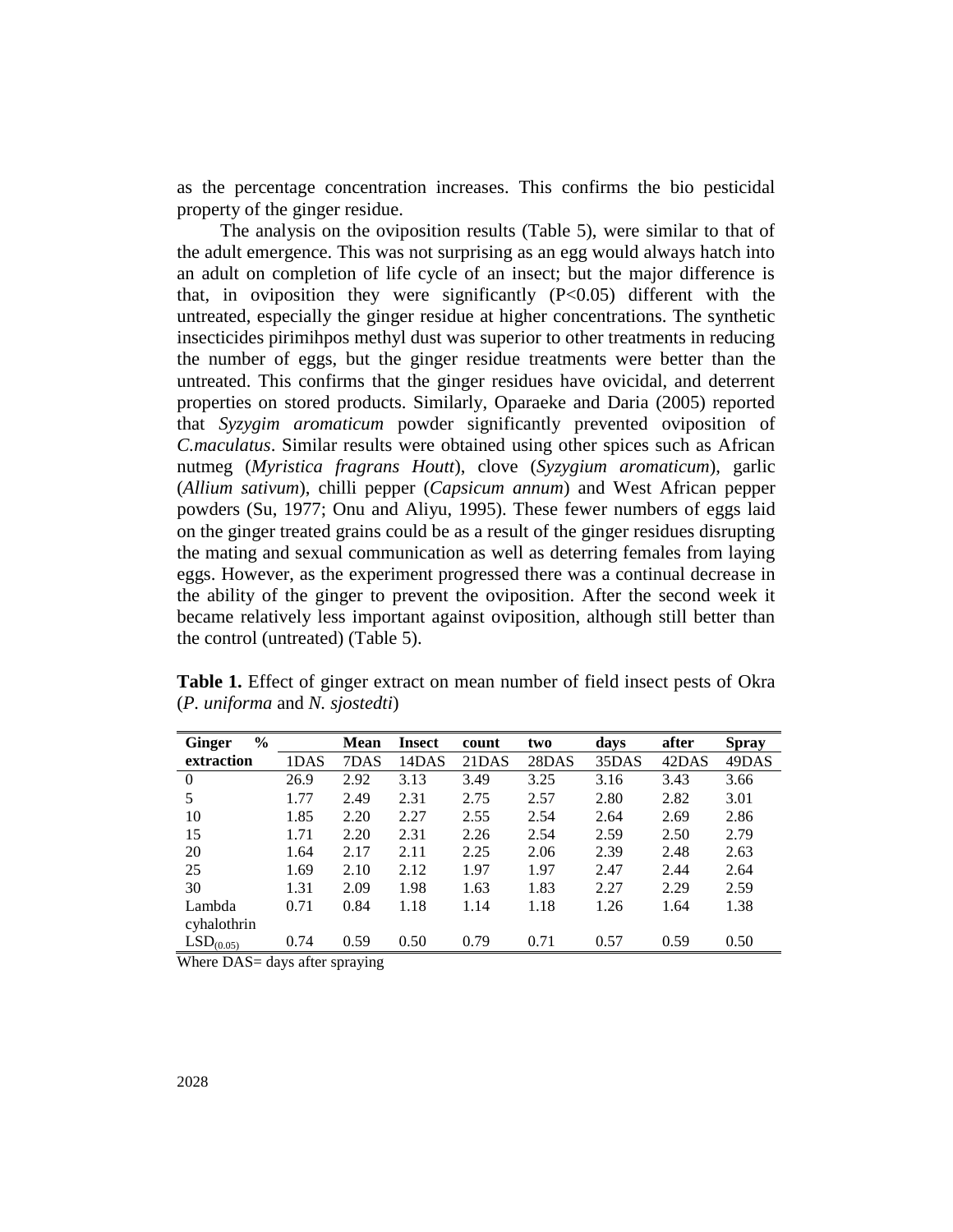| Ginger (% extraction) | Fruit      |               |              |  |
|-----------------------|------------|---------------|--------------|--|
|                       | Girth (cm) | Length $(cm)$ | Weight $(g)$ |  |
| $\theta$              | 5.76       | 6.04          | 9.46         |  |
|                       | 6.16       | 7.53          | 9.77         |  |
| 10                    | 6.20       | 7.68          | 10.74        |  |
| 15                    | 6.22       | 8.05          | 10.81        |  |
| 20                    | 6.29       | 8.48          | 11.18        |  |
| 25                    | 6.39       | 8.91          | 12.42        |  |
| 30                    | 6.55       | 9.24          | 12.48        |  |
| Lambdacyhalothrin     | 7.93       | 10.94         | 15.31        |  |
| LSD <sub>(0.05)</sub> | 1.062      | 1.505         | 3.028        |  |

**Table 2.** Individual fruit effect of the treatments

**Table 3.** Effect of ginger extracts on yield and yield components of Okra

| <b>Ginger</b><br>$\frac{6}{6}$ extraction) | No of plants<br>with fruits | No of fruits<br>per plant | Fruit weight $(g)$<br>per plant |
|--------------------------------------------|-----------------------------|---------------------------|---------------------------------|
| $\Omega$                                   | 1.70                        | 0.89                      | 10.06                           |
| 5                                          | 1.93                        | 0.90                      | 11.03                           |
| 10                                         | 2.10                        | 0.98                      | 11.73                           |
| 15                                         | 2.35                        | 0.99                      | 12.18                           |
| 20                                         | 2.40                        | 1.08                      | 13.0                            |
| 25                                         | 2.45                        | 1.14                      | 14.39                           |
| 30                                         | 2.90                        | 1.15                      | 14.48                           |
| Lambdacyhalothrin                          | 3.45                        | 1.34                      | 21.13                           |
| LSD <sub>(0.05)</sub>                      | 0.796                       | 0.1754                    | 2.615                           |

**Table 4.** Effect of the ginger residue on the weight loss (WTD) and number of perforations (NP) on the cowpea grain at 21 days after infestations

| <b>Ginger Residue (% extraction)</b> | WTD  | <b>NP</b> |
|--------------------------------------|------|-----------|
| $\overline{0}$                       | 1.04 | 2.92      |
|                                      | 0.98 | 2.61      |
| 10                                   | 0.85 | 2.56      |
| 15                                   | 0.82 | 2.32      |
| 20                                   | 0.77 | 2.31      |
| 25                                   | 0.74 | 2.30      |
| 30                                   | 0.69 | 2.10      |
| Pirimiphosmethyl                     | 0.64 | 1.27      |
| LSD <sub>(0.05)</sub>                | N.S  | 0.795     |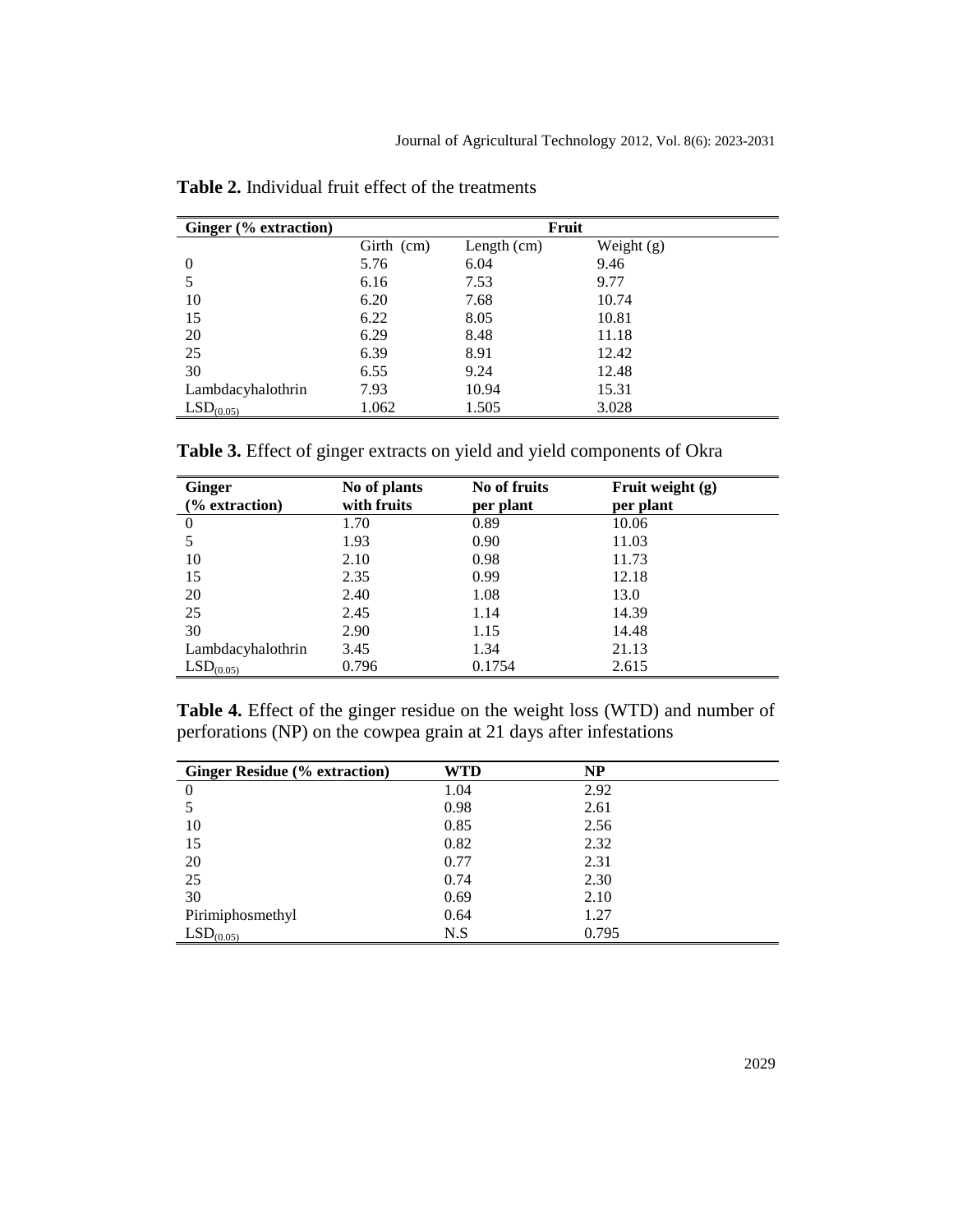| <b>Ginger-</b> residue | Oviposition | Count | (Davs after | Infestations) |
|------------------------|-------------|-------|-------------|---------------|
| (%Extraction)          | ∍           | 9     | 14          | 21            |
|                        | 4.19        | 6.03  | 6.66        | 6.66          |
|                        | 3.99        | 5.98  | 6.58        | 6.58          |
| 10                     | 3.84        | 5.70  | 6.59        | 6.59          |
| 15                     | 3.80        | 5.76  | 6.42        | 6.42          |
| 20                     | 3.59        | 5.43  | 6.03        | 6.03          |
| 25                     | 3.52        | 5.43  | 5.74        | 5.74          |
| 30                     | 3.40        | 4.98  | 5.35        | 5.35          |
| Pirimiphosmethyl       | 2.45        | 0.03  | 0.01        | 0.01          |
| LSD <sub>(0.05)</sub>  | 0.898       | 1.174 | 1.456       | 1.456         |

**Table 5.** Ginger residue treatment effects on *C. maculatus* oviposition count

**Table 6.** Effect of ginger residue treatments on *Callosobruchus maculatus*  count on stored cowpea grain

| Ginger-residue (% extraction) | <b>Emergence count</b> (Days) | infestations)<br>after |
|-------------------------------|-------------------------------|------------------------|
|                               | 14                            | 21                     |
|                               | 0.70                          | 6.60                   |
|                               | 0.70                          | 6.59                   |
| 10                            | 0.70                          | 6.42                   |
| 15                            | 0.70                          | 5.34                   |
| 20                            | 0.70                          | 1.92                   |
| 25                            | 0.70                          | 1.70                   |
| 30                            | 0.70                          | 1.54                   |
| Pirimiphosmethyl              | 0.70                          | 0.71                   |
| $LSD_{(0.05)}$                | N.S                           | 1.29                   |

## **Conclusion**

Although, Lambdacyhalothrin had a better control of the field insect pests of okra which then translated to better yield, its well-known health concern to human beings and livestock may negate its positive impact. However, since ginger extracts, showed better results over the control (untreated) on population reduction of *Podagrica uniforma, Nisotra sjostedti* and consequently better yield, its prospect for control the of these pests of okra is highly recommended. The use of ginger is more eco-friendly, readily available, cheap, easily biodegradable, and less toxic to mammals.

From this study, it can be confirmed that ginger residue gotten after extraction of potent materials using water; has both prophylactic and therapeutic effect against *C. maculatus* in cowpea grains storage. However, the reduction in oviposition and adult emergence strongly suggests that ginger residue could effectively be used to control *C. maculatus* in cowpea. Therefore,